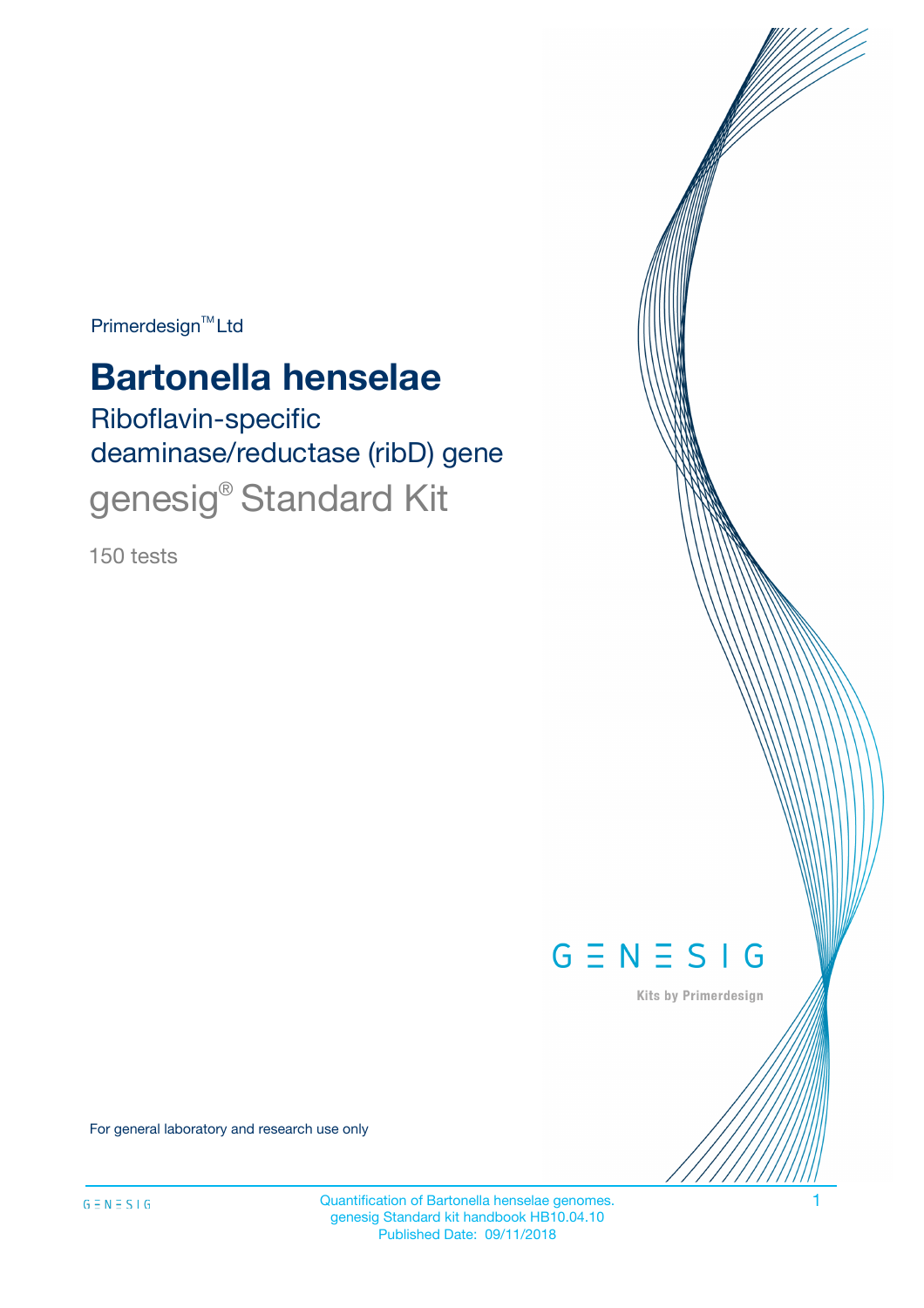## Introduction to Bartonella henselae

Bartonella henselae, formerly Rochalimæa), the causative agent of cat-scratch disease (Bartonellosis) which, as the name suggests, occurs after a cat bite or scratch. The disease is characterized by lymphadenopathy (swelling of the lymph nodes) and fever.

Our assay targets the Riboflavin-specific deaminase/reductase (ribD) gene of the disease.

Bartonella henselae is a member of the class of the Bartonella genus, one of the most common type of bacteria in the world. It infects the host cell by sticking to it using the Trimeric Autotransporter Adhesins (TAA).

Peliosis hepatis caused by B. henselae can occur alone or develop with cutaneous bacillary angiomatosis or bacteraemia. This systemic disease can be seen in patients infected with HIV, or serve as a co-infection of those who have contracted Lyme disease etc., and other immunocompromised individuals.

Bartonella infections in symptomatic pets should be confirmed by culturing the organism from blood or tissues such as lymph node or heart valve (in cases of endocarditis) or by amplifying Bartonella-specific sequences from tissues using qPCR. Serology using immunofluorescence antibodies (IFA) is the most sensitive diagnostic tool for diagnosing Bartonella exposure, but it is not useful as a means of predicting animals that may pose a public health risk to their owners, nor identifying animals that require treatment.

People can get CSD from the scratches of domestic or feral cats, particularly kittens. Cats can harbor infected fleas that carry Bartonella bacteria. These bacteria can be transmitted from a cat to a person during a scratch. Some evidence suggests that CSD may be transmitted directly to humans by the bite of infected cat fleas, although this has not been proven.

CSD occurs worldwide and may be present wherever cats are found. Stray cats may be more likely than pets to carry Bartonella.Ticks may carry some species of Bartonella bacteria, but there is currently no convincing evidence that ticks can transmit Bartonella infection to humans.

Naturally infected cats are primarily asymptomatic, subclinical carriers of Bartonella henselae. B. henselae infections in cats, also known as feline bartonellosis, may occasionally cause a self-limiting, transient, febrile illness that lasts for approximately 48-72 hours. Clinical symptoms of more serious infection, although rare, include fever, vomiting, lethargy, red eyes, swollen lymph nodes, and/or decreased appetite. Bacteremia can persist for months with clinical signs appearing when the cat is under stress (surgery or trauma) or concurrent with another disease.

There are currently no vaccines available for cats or dogs against Bartonella spp.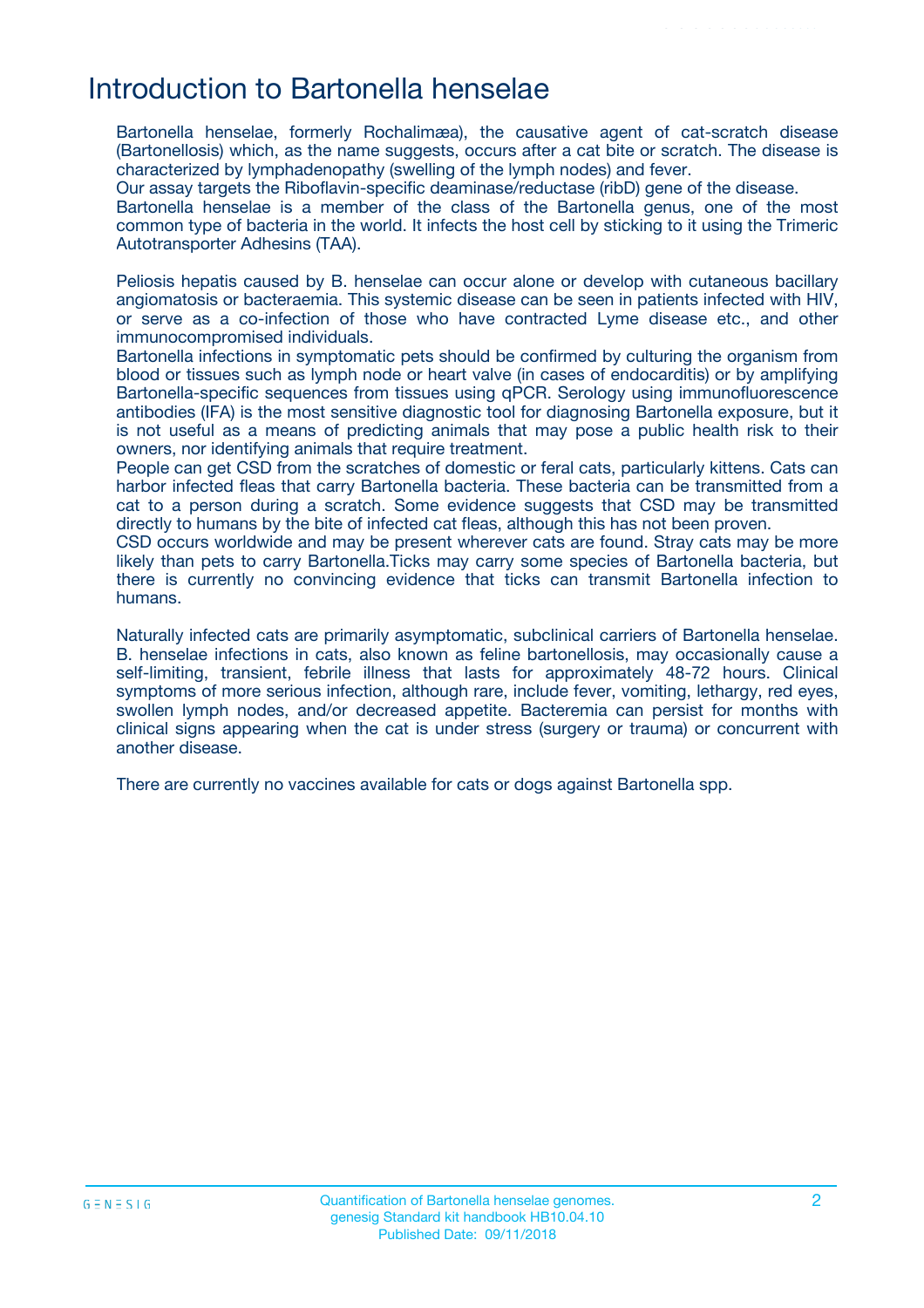

The Primerdesign genesig Kit for Bartonella henselae (B.henselae) genomes is designed for the in vitro quantification of B.henselae genomes. The kit is designed to have a broad detection profile. Specifically, the primers represent 100% homology with over 95% of the NCBI database reference sequences available at the time of design.

The dynamics of genetic variation means that new sequence information may become available after the initial design. Primerdesign periodically reviews the detection profiles of our kits and when required releases new versions.

If you require further information, or have a specific question about the detection profile of this kit then please send an e.mail to enquiry@primerdesign.co.uk and our bioinformatics team will answer your question.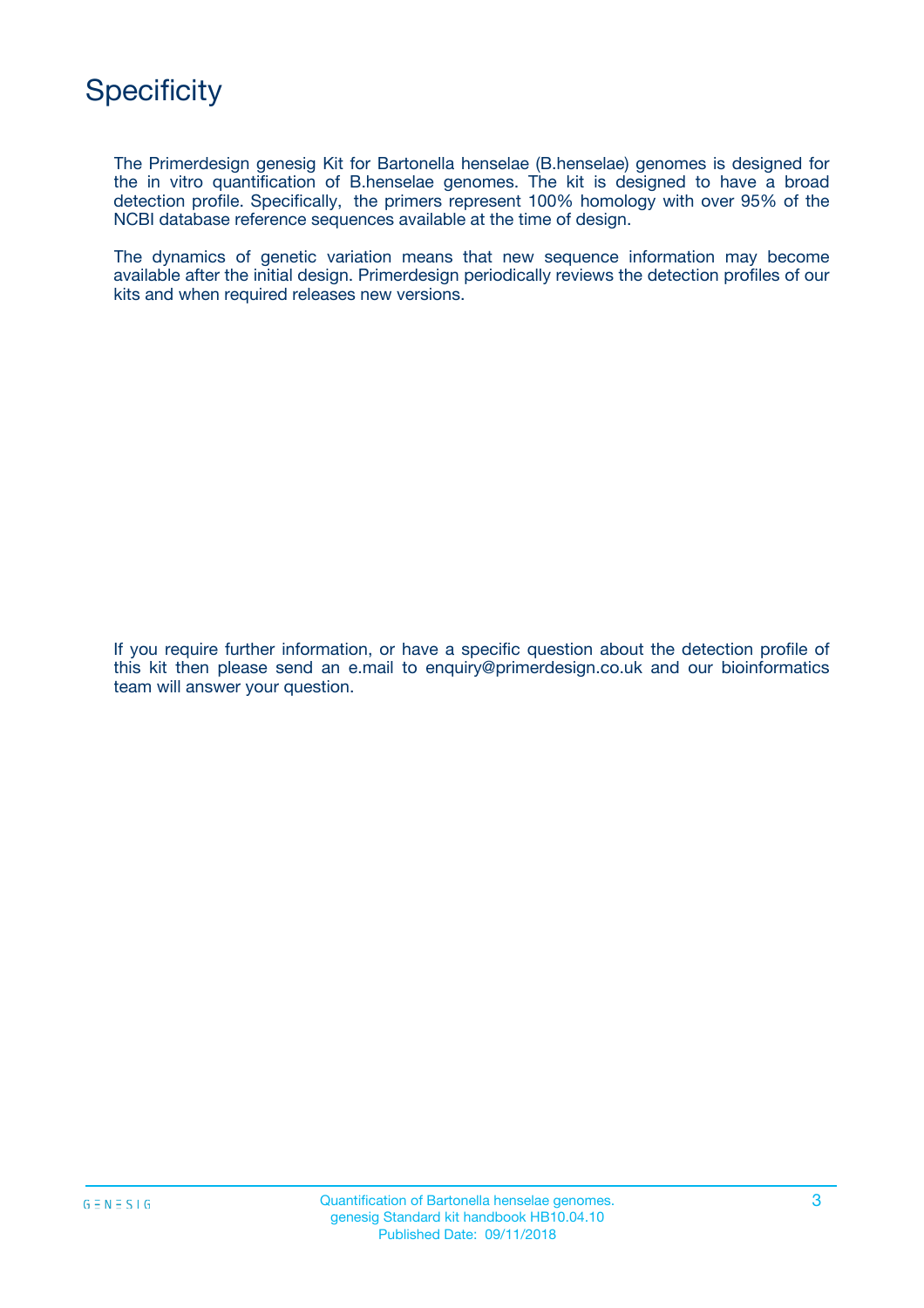## Kit contents

- **B.henselae specific primer/probe mix (150 reactions BROWN)** FAM labelled
- **B.henselae positive control template (for Standard curve RED)**
- **RNase/DNase free water (WHITE)** for resuspension of primer/probe mixes
- **Template preparation buffer (YELLOW)** for resuspension of positive control template and standard curve preparation

## Reagents and equipment to be supplied by the user

#### **Real-time PCR Instrument**

#### **Extraction kit**

This kit is recommended for use with genesig Easy DNA/RNA extraction kit. However, it is designed to work well with all processes that yield high quality RNA and DNA with minimal PCR inhibitors.

#### **oasig**TM **lyophilised or Precision**®**PLUS 2X qPCR Master Mix**

This kit is intended for use with oasig or PrecisionPLUS2X qPCR Master Mix.

**Pipettors and Tips**

**Vortex and centrifuge**

**Thin walled 1.5 ml PCR reaction tubes**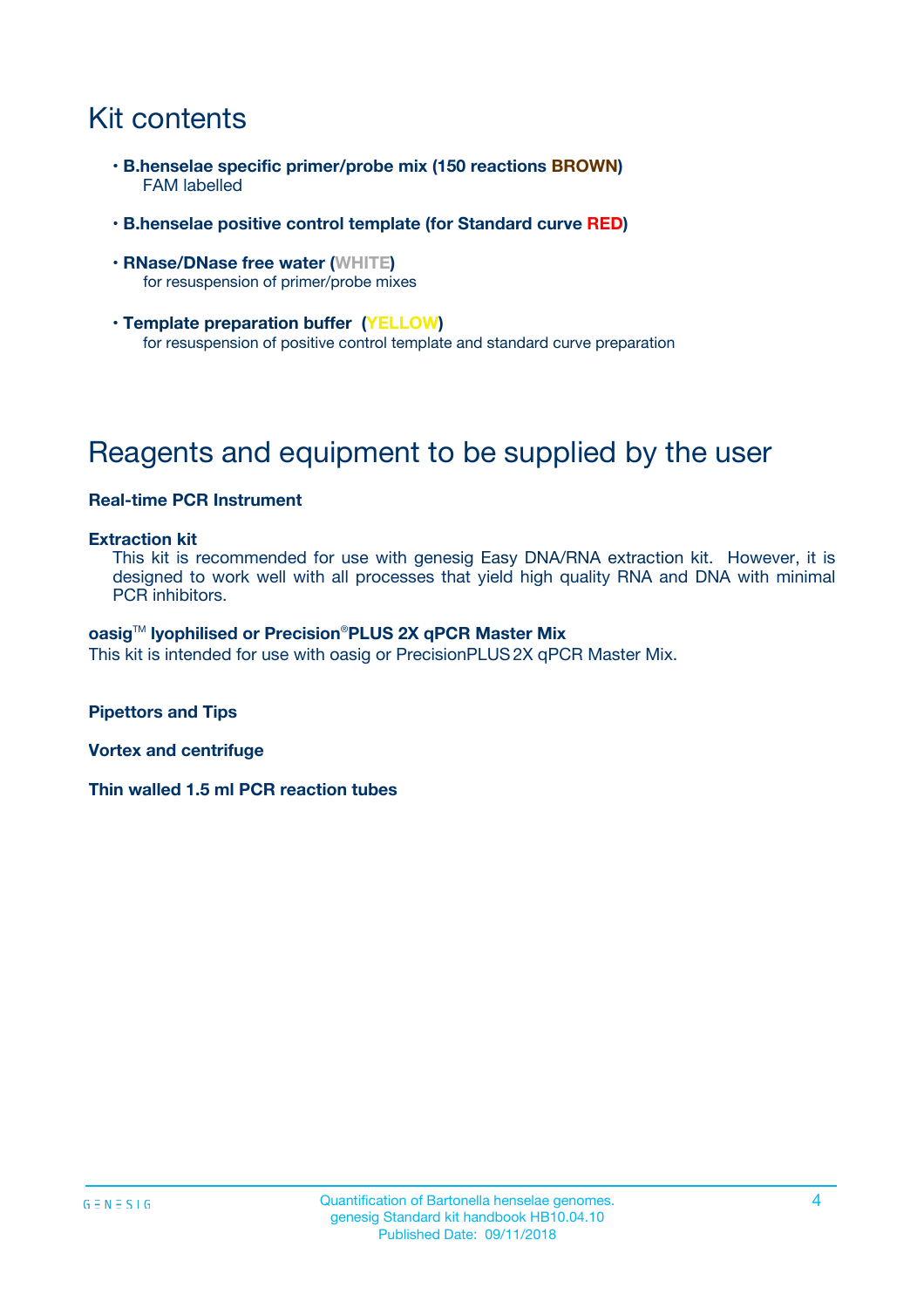### Kit storage and stability

This kit is stable at room temperature but should be stored at -20ºC on arrival. Once the lyophilised components have been resuspended they should not be exposed to temperatures above -20°C for longer than 30 minutes at a time and unnecessary repeated freeze/thawing should be avoided. The kit is stable for six months from the date of resuspension under these circumstances.

If a standard curve dilution series is prepared this can be stored frozen for an extended period. If you see any degradation in this serial dilution a fresh standard curve can be prepared from the positive control.

Primerdesign does not recommend using the kit after the expiry date stated on the pack.

### Suitable sample material

All kinds of sample material suited for PCR amplification can be used. Please ensure the samples are suitable in terms of purity, concentration, and DNA integrity. Always run at least one negative control with the samples. To prepare a negative-control, replace the template DNA sample with RNase/DNase free water.

### Dynamic range of test

Under optimal PCR conditions genesig B.henselae detection kits have very high priming efficiencies of >95% and can detect less than 100 copies of target template.

### Notices and disclaimers

This product is developed, designed and sold for research purposes only. It is not intended for human diagnostic or drug purposes or to be administered to humans unless clearly expressed for that purpose by the Food and Drug Administration in the USA or the appropriate regulatory authorities in the country of use. During the warranty period Primerdesign genesig detection kits allow precise and reproducible data recovery combined with excellent sensitivity. For data obtained by violation to the general GLP guidelines and the manufacturer's recommendations the right to claim under guarantee is expired. PCR is a proprietary technology covered by several US and foreign patents. These patents are owned by Roche Molecular Systems Inc. and have been sub-licensed by PE Corporation in certain fields. Depending on your specific application you may need a license from Roche or PE to practice PCR. Additional information on purchasing licenses to practice the PCR process may be obtained by contacting the Director of Licensing at Roche Molecular Systems, 1145 Atlantic Avenue, Alameda, CA 94501 or Applied Biosystems business group of the Applera Corporation, 850 Lincoln Centre Drive, Foster City, CA 94404. In addition, the 5' nuclease assay and other homogeneous amplification methods used in connection with the PCR process may be covered by U.S. Patents 5,210,015 and 5,487,972, owned by Roche Molecular Systems, Inc, and by U.S. Patent 5,538,848, owned by The Perkin-Elmer Corporation.

### Trademarks

Primerdesign™ is a trademark of Primerdesign Ltd.

genesig $^\circledR$  is a registered trademark of Primerdesign Ltd.

The PCR process is covered by US Patents 4,683,195, and 4,683,202 and foreign equivalents owned by Hoffmann-La Roche AG. BI, ABI PRISM® GeneAmp® and MicroAmp® are registered trademarks of the Applera Genomics (Applied Biosystems Corporation). BIOMEK® is a registered trademark of Beckman Instruments, Inc.; iCycler™ is a registered trademark of Bio-Rad Laboratories, Rotor-Gene is a trademark of Corbett Research. LightCycler™ is a registered trademark of the Idaho Technology Inc. GeneAmp®, TaqMan® and AmpliTaqGold® are registered trademarks of Roche Molecular Systems, Inc., The purchase of the Primerdesign reagents cannot be construed as an authorization or implicit license to practice PCR under any patents held by Hoffmann-LaRoche Inc.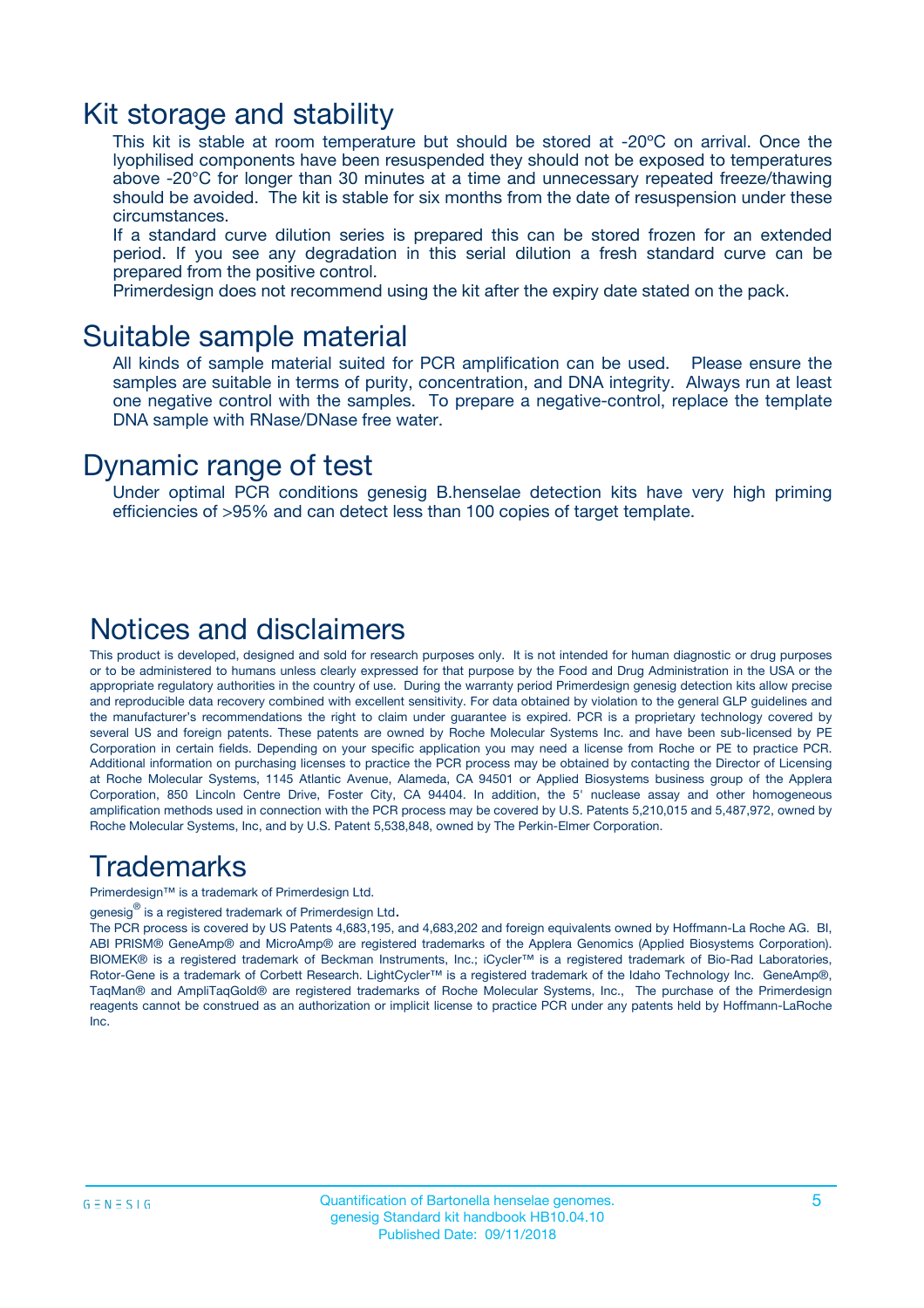## Principles of the test

#### **Real-time PCR**

A B.henselae specific primer and probe mix is provided and this can be detected through the FAM channel.

The primer and probe mix provided exploits the so-called TaqMan® principle. During PCR amplification, forward and reverse primers hybridize to the B.henselae DNA. A fluorogenic probe is included in the same reaction mixture which consists of a DNA probe labeled with a 5`-dye and a 3`-quencher. During PCR amplification, the probe is cleaved and the reporter dye and quencher are separated. The resulting increase in fluorescence can be detected on a range of qPCR platforms.

#### **Positive control**

For copy number determination and as a positive control for the PCR set up, the kit contains a positive control template. This can be used to generate a standard curve of B.henselae copy number / Cq value. Alternatively the positive control can be used at a single dilution where full quantitative analysis of the samples is not required. Each time the kit is used, at least one positive control reaction must be included in the run. A positive result indicates that the primers and probes for detecting the target B.henselae gene worked properly in that particular experimental scenario. If a negative result is obtained the test results are invalid and must be repeated. Care should be taken to ensure that the positive control does not contaminate any other kit component which would lead to false-positive results. This can be achieved by handling this component in a Post PCR environment. Care should also be taken to avoid cross-contamination of other samples when adding the positive control to the run. This can be avoided by sealing all other samples and negative controls before pipetting the positive control into the positive control well.

#### **Negative control**

To validate any positive findings a negative control reaction should be included every time the kit is used. For this reaction the RNase/DNase free water should be used instead of template. A negative result indicates that the reagents have not become contaminated while setting up the run.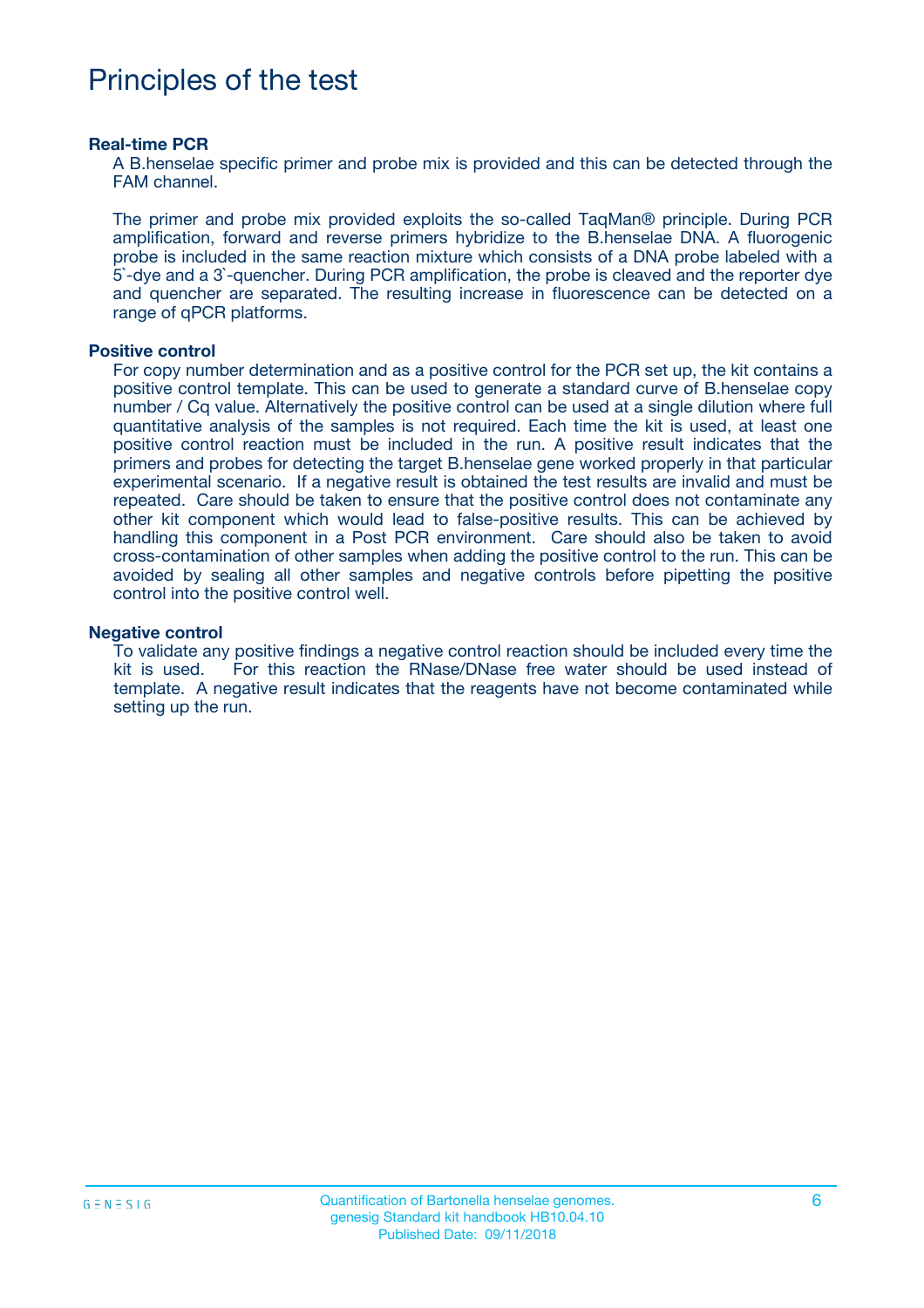## Resuspension protocol

To minimize the risk of contamination with foreign DNA, we recommend that all pipetting be performed in a PCR clean environment. Ideally this would be a designated PCR lab or PCR cabinet. Filter tips are recommended for all pipetting steps.

#### **1. Pulse-spin each tube in a centrifuge before opening.**

This will ensure lyophilised primer and probe mix is in the base of the tube and is not spilt upon opening the tube.

**2. Resuspend the kit components in the RNase/DNase free water supplied, according to the table below.**

To ensure complete resuspension, vortex each tube thoroughly.

| Component - resuspend in water      | <b>Nolume</b> |
|-------------------------------------|---------------|
| <b>Pre-PCR pack</b>                 |               |
| B.henselae primer/probe mix (BROWN) | 165 ul        |

### **3. Resuspend the positive control template in the template preparation buffer supplied, according to the table below:**

To ensure complete resuspension, vortex the tube thoroughly.

| Component - resuspend in template preparation buffer | Wolume! |
|------------------------------------------------------|---------|
| <b>Post-PCR heat-sealed foil</b>                     |         |
| B.henselae Positive Control Template (RED) *         | 500 µl  |

\* This component contains high copy number template and is a VERY significant contamination risk. It must be opened and handled in a separate laboratory environment, away from the other components.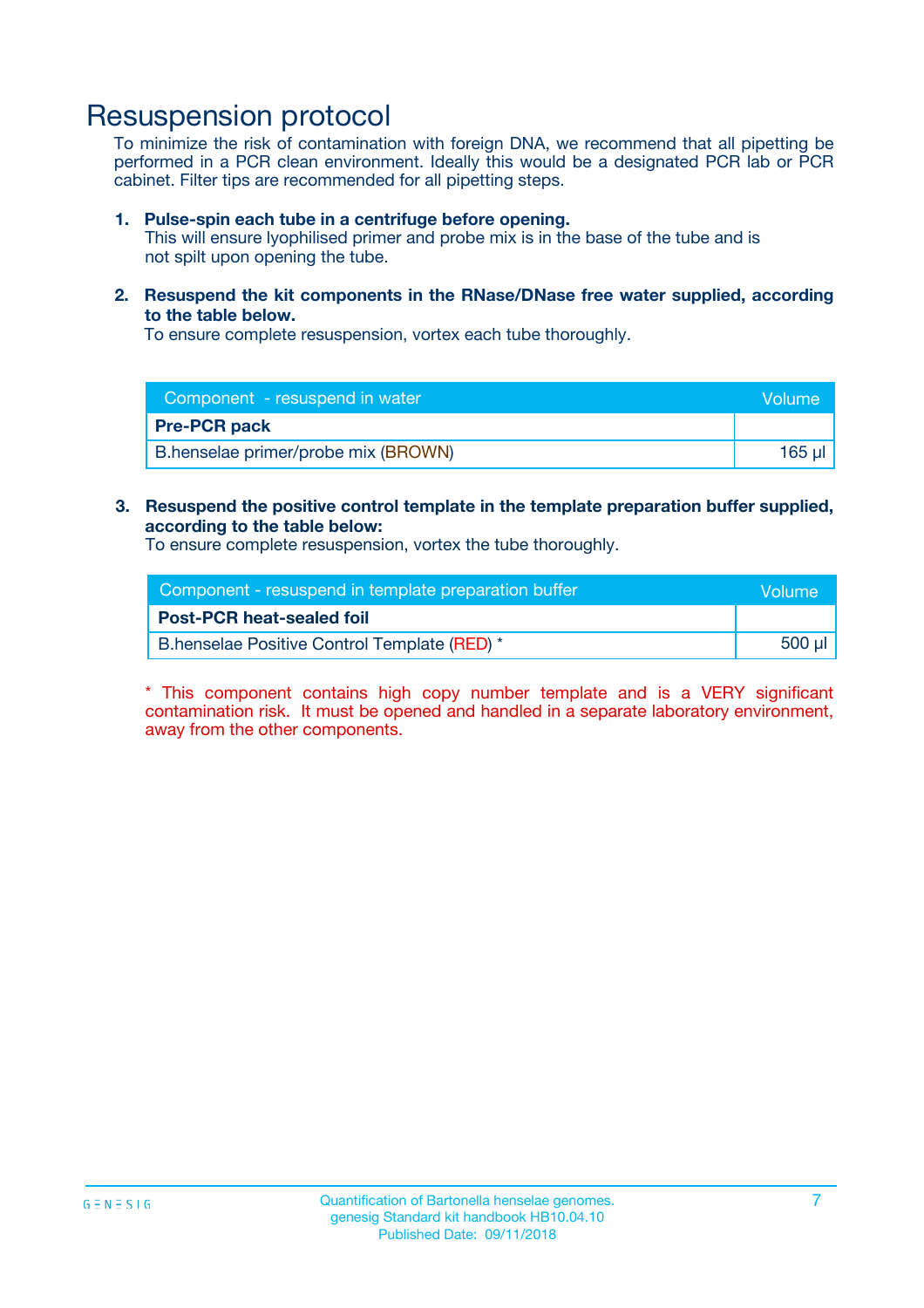## qPCR detection protocol

**1. For each DNA sample prepare a reaction mix according to the table below:** Include sufficient reactions for positive and negative controls.

| Component                                 | Volume          |
|-------------------------------------------|-----------------|
| oasig or PrecisionPLUS 2X qPCR Master Mix | $10 \mu$        |
| B.henselae primer/probe mix (BROWN)       | 1 µI            |
| <b>RNase/DNase free water (WHITE)</b>     | $4 \mu$         |
| <b>Final Volume</b>                       | 15 <sub>µ</sub> |

- **2. Pipette 15µl of this mix into each well according to your qPCR experimental plate set up.**
- **3. Prepare DNA templates for each of your samples.**
- **4. Pipette 5µl of DNA template into each well, according to your experimental plate set up.**

For negative control wells use 5µl of RNase/DNase free water. The final volume in each well is 20µl.

**5. If a standard curve is included for quantitative analysis, prepare a reaction mix according to the table below:**

| Component                                 | Volume          |
|-------------------------------------------|-----------------|
| oasig or PrecisionPLUS 2X qPCR Master Mix | 10 µl           |
| B.henselae primer/probe mix (BROWN)       | 1 µI            |
| <b>RNase/DNase free water (WHITE)</b>     | $4 \mu$         |
| <b>Final Volume</b>                       | 15 <sub>µ</sub> |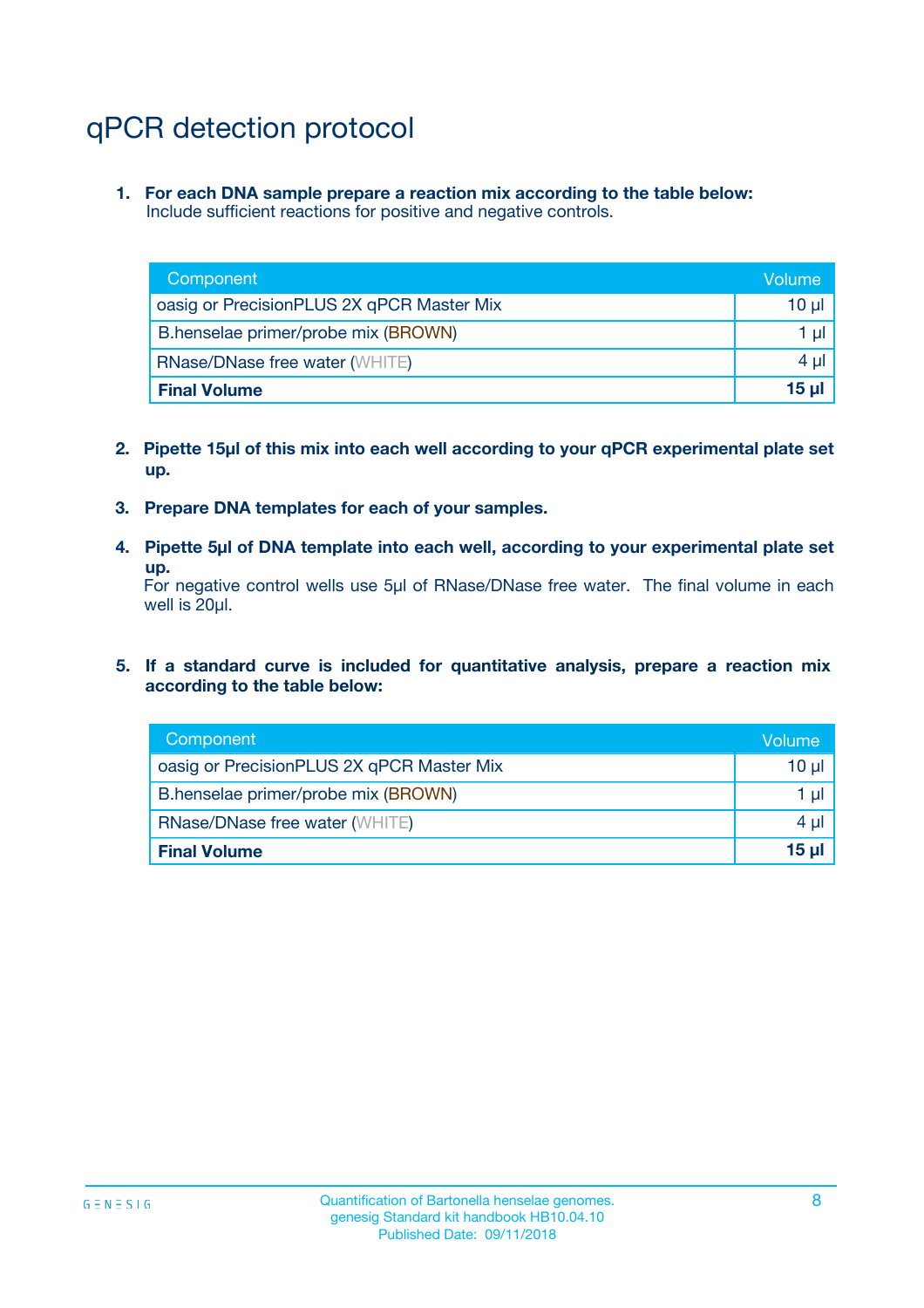### **6. Preparation of a standard curve dilution series.**

- 1) Pipette 90µl of template preparation buffer into 5 tubes and label 2-6
- 2) Pipette 10µl of Positive Control Template (RED) into tube 2
- 3) Vortex thoroughly
- 4) Change pipette tip and pipette 10µl from tube 2 into tube 3
- 5) Vortex thoroughly

Repeat steps 4 and 5 to complete the dilution series

| <b>Standard Curve</b>         | <b>Copy Number</b>     |
|-------------------------------|------------------------|
| Tube 1 Positive control (RED) | $2 \times 10^5$ per µl |
| Tube 2                        | $2 \times 10^4$ per µl |
| Tube 3                        | $2 \times 10^3$ per µl |
| Tube 4                        | $2 \times 10^2$ per µl |
| Tube 5                        | 20 per µl              |
| Tube 6                        | $2$ per $\mu$          |

7. Pipette 5µl of standard template into each well for the standard curve according to your experimental plate set up.

The final volume in each well is 20µl.

## qPCR amplification protocol

Amplification conditions using oasig or PrecisionPLUS2X qPCR Master Mix.

| <b>Step</b> |                   | <b>Time</b>     | Temp    |
|-------------|-------------------|-----------------|---------|
|             | Enzyme activation | 2 min           | 95 °C   |
| Cycling x50 | Denaturation      | 10 <sub>s</sub> | 95 $°C$ |
|             | DATA COLLECTION * | 60 s            | 60 °C   |

\* Fluorogenic data should be collected during this step through the FAM channel